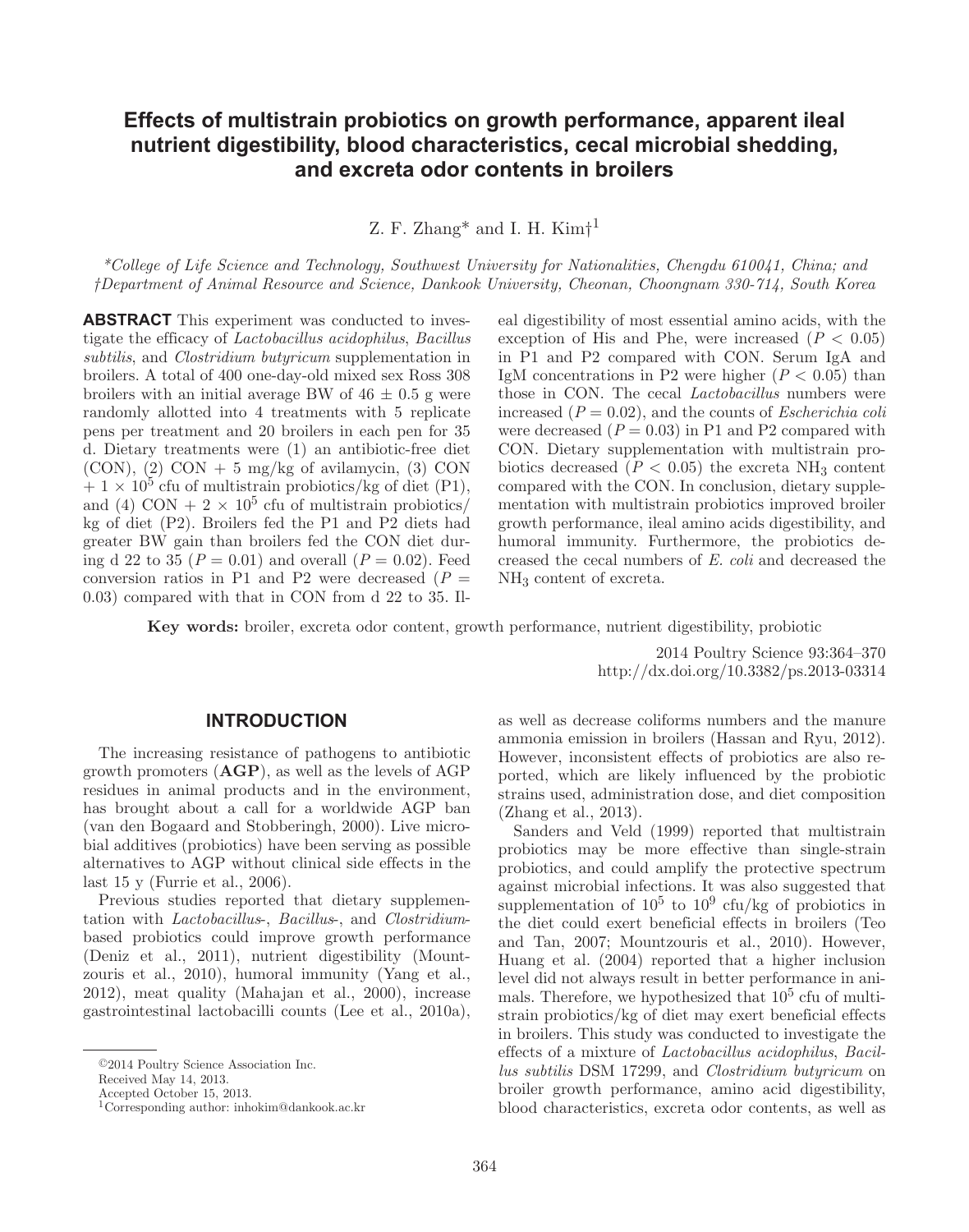the numbers of *Lactobacillus* and *Escherichia coli* in cecal content.

#### **MATERIALS AND METHODS**

## *Probiotic Product*

The probiotic product used in the present study was manufactured by a commercial company (Probion, Woogene B&G Co. Ltd., Seoul, South Korea). This product was composed of spray-dried spore-forming bacteria, which was guaranteed to contain  $2 \times 10^8$  viable spores/kg of *L. acidophilus*, *B. subtilis* DSM 17299, and *C. butyricum*.

## *Birds and Experimental Treatments*

All birds used in this trial were handled in accordance with the guidelines set forth by the Animal Care and Use Committee of Dankook University. Four hundred 1-d-old mixed sex Ross 308 broilers with an initial BW of  $46 \pm 0.5$  g were obtained from a local commercial hatchery (Yang Ji Company, Cheonan, Choongnam, South Korea). All birds were raised in stainless steel pens of identical size  $(1.75 \times 1.55 \text{ m})$  and were provided a 20-h light program. The temperature of the room was maintained at  $33 \pm 1$ °C for the first 3 d and decreased to 24°C until the end of the experiment. Broilers were randomly allotted into 4 treatments for 5 wk. Each treatment had 5 replicate pens of 20 broilers in each pen. The broilers were allowed ad libitum access to water and feed throughout the experimental periods.

Dietary treatments included an antibiotic-free diet **(CON)**, 5 mg of avilamycin/kg of diet,  $1 \times 10^5$  cfu of probiotic/kg of diet (P1), and  $2 \times 10^5$  cfu of probiotic/ kg of diet (**P2**). The diets were fed during the experiment in 2 phases, consisting of a starter phase from d 1 to 21 and a grower phase d 22 to 35, and were provided in mash form. Diets were formulated according to Ross (308) commercial management guide (Table 1). The CON diet was prepared weekly and no coccidiostat was added.

## *Bacterial Enumeration in Experimental Feed*

Each feed in 1 mL of PBS was serially diluted from  $10^{-1}$  to  $10^{-7}$ . Dilutions were plated on selective agar media in duplicates for the enumeration of target bacteria. In particular, *Lactobacilli*, *Bacillus*, and *C. butyricum* counts were enumerated using de Man, Rogosa, Sharpe agar, blood agar plates, and clostridium basal medium (CBM) agar, respectively (Leuschner et al., 2003; Leuschner and Bew, 2003; Kong et al., 2011). The de Man, Rogosa, Sharpe agar and CBM agar plates were then incubated at 39°C for 48 h anaerobically, the blood agar plates were incubated at 37°C for 18 h aerobically, and colonies were counted. The average bacterial counts in the starter feed preparations were  $1.07 \times$  $10^5$  and  $2.11 \times 10^5$  cfu/kg in P1 and P2, respectively, whereas in the grower diet they were  $1.12 \times 10^5$  and  $2.09 \times 10^5$  cfu/kg in P1 and P2, respectively.

#### *Chemical Analysis*

Dietary DM (method 930.15), CP (method 968.06), crude fat without acid hydrolysis (method 920.39), calcium (method 984.01), phosphorus (method 965.17) were analyzed according to the procedures described by AOAC International (2005). Individual amino acid composition was measured using an Amino Acid Analyzer (Beckman 6300, Beckman Coulter Inc., Fullerton, CA) after 24-h of 6 *N*-HCl hydrolysis at 110°C (AOAC International, 2005). Performic acid was used before hydrolysis to oxidize Met and Cys to methionine sulfone and cysteic acid. Nitrogen was determined by a Kjectec 2300 Nitrogen Analyzer (Foss Tecator AB, Hoeganaes, Sweden). The gross energy was determined by measuring the heat of combustion in the samples using a Parr 6100 Oxygen Bomb Calorimeter (Parr instrument Co., Moline, IL).

## *Growth Performance and Coefficient Apparent Ileal Nutrient Digestibility*

Broilers were weighed on a pen basis on d 0, 21 and 35, and feed consumption was recorded throughout the experiment. Body weight gain (**BWG**), feed intake,

**Table 1.** Ingredient composition and nutrient content of diets

| Item                                     | Starter <sup>1</sup> | Grower <sup>1</sup> |
|------------------------------------------|----------------------|---------------------|
| Ingredient, $g/kg$                       |                      |                     |
| Maize                                    | 582.4                | 634.9               |
| Corn gluten meal, $600$ g of $CP/kg$     | 93.0                 | 52.0                |
| Soybean meal, $480 \text{ g}$ of $CP/kg$ | 256.8                | 246.3               |
| Soybean oil                              | 36.7                 | 37.3                |
| Limestone                                | 16.0                 | 16.0                |
| Dicalcium phosphate                      | 5.0                  | 4.5                 |
| L-Lys-HCl, 780 $g/kg$                    | 1.8                  | 1.0                 |
| DL-Met, $998$ g/kg                       | 1.8                  | $1.5\,$             |
| Salt                                     | 2.5                  | 2.5                 |
| Vitamin premix <sup>2</sup>              | 2.0                  | 2.0                 |
| Trace mineral premix <sup>3</sup>        | 2.0                  | 2.0                 |
| Calculated composition, MJ/kg            |                      |                     |
| MЕ                                       | 12.5                 | 12.9                |
| Analyzed composition, g/kg               |                      |                     |
| CP                                       | 214.9                | 197.9               |
| Crude fat                                | 48.4                 | 50.3                |
| Crude fiber                              | 34.7                 | 31.2                |
| Lys                                      | 12.6                 | 10.8                |
| Met                                      | 6.0                  | 5.1                 |
| Ca                                       | 10.2                 | 9.3                 |
| Ρ                                        | 8.7                  | 7.1                 |

1Starter diet was provided during d 0 to 21, whereas grower diet was provided during d 22 to 35.

<sup>2</sup>Supplied per kilogram of diet: 12,500 IU of vitamin A, 3,750 IU of vitamin  $D_3$ , 25 IU of vitamin E, 2.55 mg of vitamin K<sub>3</sub>, 3 mg of B<sub>1</sub>, 7.5 mg of  $B_2$ , 4.5 mg of vitamin  $B_6$ , 24 µg of vitamin  $B_{12}$ , 51 mg of niacin, 1.5 mg of folic acid, 0.2 mg of biotin, 13.5 mg of pantothenic acid, and 1,208 mg of choline chloride.

3Provided per kilogram of diet: 37.5 mg of Zn (as ZnSO4), 37.5 mg of Mn  $(MnO<sub>2</sub>)$ , 37.5 mg of Fe (as FeSO<sub>4</sub>·7H<sub>2</sub>O), 3.75 mg of Cu (as CuSO4·5H<sub>2</sub>O), 0.83 mg of I (as KI), and 0.23 mg of Se (as  $\text{Na}_2\text{SeO}_3$ ·5H<sub>2</sub>O).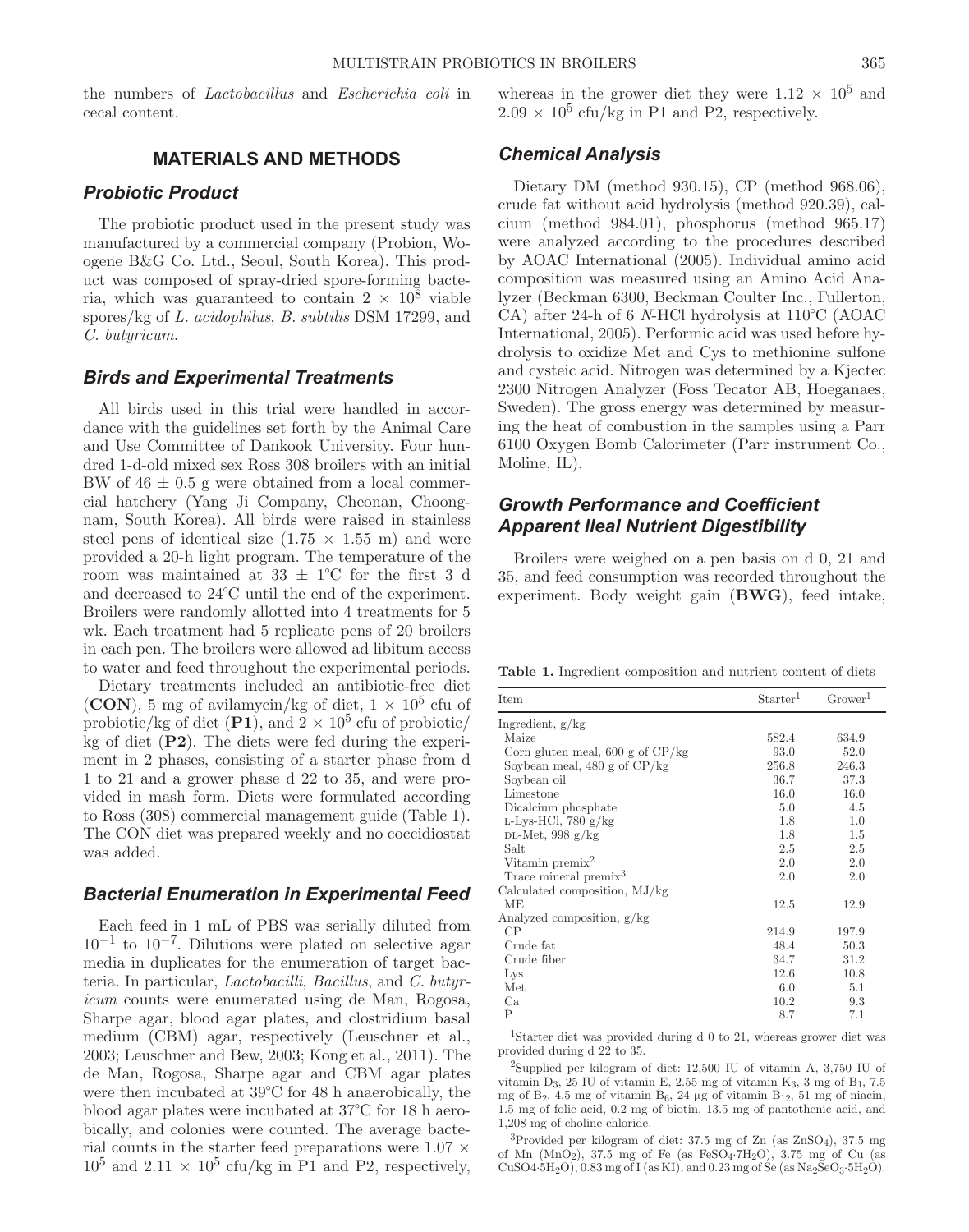and feed conversion ratio were then calculated using this information.

From d 29 to 35, chromium oxide  $(\text{Cr}_2\text{O}_3)$  was added to the diets at a level of 2  $g/kg$  as an indigestible marker for the determination of the nutrient coefficient apparent ileal digestibility (**CAID**; Sales and Janssens, 2003). On the last continuous 3 d (d 33, 34, and 35), 3 broilers per pen (15 broilers per treatment) were slaughtered by severing a jugular vein. The ileum was ligated and then separated from the rest of the gastrointestinal tract and, subsequently, the ileal digesta on the pen basis was immediately stored in sealed bags at −20°C and freeze-dried, after which they were finely grounded to be able to pass through a 1-mm screen and were then stored in a freezer at −20°C until analysis (Mountzouris et al., 2010). All the analytical methods were the same as described before. Chromium levels were determined via UV absorption spectrophotometry (Shimadzu, UV-1201, Japan) according to Williams et al. (1962). The apparent ileal nutrient digestibility was then calculated relative to the  $Cr_2O_3$  concentration.

## *Blood Characteristics*

At the end of the experiment, 5 broilers per pen (25 broilers/treatment) were bled via the wing vein and blood samples were collected into K3 EDTA Vacuum tubes (Becton Dickinson Vacutainer Systems, Franklin Lakes, NJ). The white blood cell, red blood cell, and lymphocyte counts were analyzed using an automatic blood analyzer (ADVID 120, Bayer, Tarrytown, NY). The blood samples were then centrifuged (3,000  $\times$  *g*) for 15 min at 4°C (Becton Dickinson Vacutainer Systems). Serum IgG, IgM, and IgA were determined by double-antibody sandwich ELISA using commercial kits (Bethyl Laboratories, Montgomery, TX).

#### *Cecal Microbial Shedding*

At d 35, 15 broilers per treatment were killed by cervical dislocation. Ceca were ligated and cecal contents were immediately obtained and then placed on ice for transportation to the laboratory. The viable counts of *E. coli* and *Lactobacillus* were analyzed by the method of Wang and Kim (2011). Bacteria were plated in duplicates on MacConkey agar plates (Difco Laboratories, Detroit, MI) and *Lactobacillus* medium III agar plates (Medium 638, DSMZ, Braunschweig, Germany) to isolate *E. coli* and *Lactobacillus*, respectively. The *Lactobacillus* medium III agar plates were then incubated for 48 h at 39°C under anaerobic conditions. The MacConkey agar plates were incubated for 24 h at 37°C. The *E. coli* and *Lactobacillus* colonies were counted immediately after removal from the incubator.

## *Excreta Odor Contents*

For analysis of  $NH_3$  and  $H_2S$  contents in excreta, 300 g of fresh excreta samples from each pen were collected

in plastic boxes (polyvinyl,  $25 \times 35$  cm) in triplicates at the end of the experiment and fermented in an incubator (28°C) according to the method described by Cho et al. (2008). Concentrations of  $NH_3$  and  $H_2S$  were measured within the range of 5.0 to 100.0 ppm (no. 3La, detector tube; Gastec Corp., Kanagawa, Japan) and 2.0 to 20.0 ppm (4LK, detector tube; Gastec Corp.) on d 1, 3, and 5 after fermentation.

## *Statistical Analysis*

All data were analyzed as a completely randomized design by one-way ANOVA using the GLM procedure as outlined by SAS (SAS Institute Inc., Cary, NC) and the pen was used as the experimental unit. Before carrying out statistical analysis of the microbial counts, logarithmic conversion of the data was performed. Differences among treatment means were determined using the Duncan's multiple range test. Statements of statistical significance were based on  $P < 0.05$ .

#### **RESULTS**

#### *Growth Performance and Mortality Rate*

During the experiment, growth performance and mortality rate (data not shown) of broilers were not affected by dietary avilamycin (Table 2). During d 22 to 35, broilers fed P1 and P2 diets had greater  $(P =$ 0.01) BWG and lower  $(P = 0.03)$  feed conversion ratio than those fed CON diet. Overall, BWG was increased  $(P = 0.02)$  in P1 and P2 treatments compared with that in CON. No difference was observed in feed intake and mortality rate among treatments throughout the experimental periods.

## *Coefficient of Apparent Ileal Nutrient Digestibility*

The CAID of DM, nitrogen, and energy were not affected by any dietary supplementation (Table 3). Broilers fed the P1 and P2 diets showed greater (*P* < 0.05) CAID of most essential amino acids, except His and Phe, compared with those fed the CON diet. The CAID of Ala and Gly was also increased  $(P = 0.03$  and 0.02, respectively) in the P1 and P2 treatments compared with that of the CON treatment.

#### *Blood Characteristics*

The concentration of red blood cells, white blood cells, IgG, and lymphocyte was unaffected by avilamycin or probiotic supplementation (Table 4). Serum IgA concentration was increased  $(P = 0.01)$  in P2 compared with that in CON. Moreover, the P1 and P2 treatments showed higher  $(P = 0.02)$  IgM concentration than the CON treatment.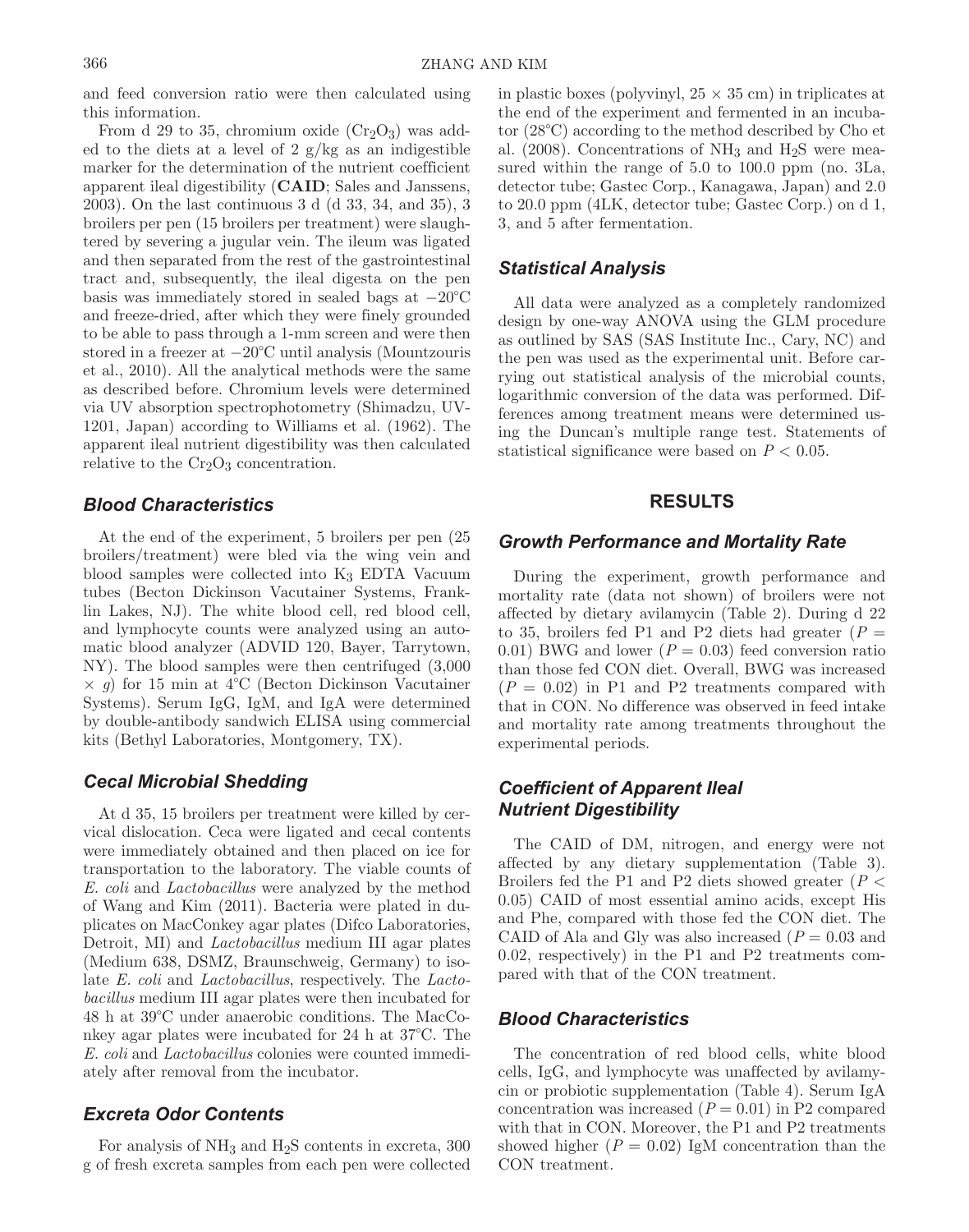**Table 2.** The effect of a multistrain probiotic preparation on the growth performance of broilers<sup>1</sup>

| Item                  | <b>CON</b>         | ANT          | P <sub>1</sub>     | P <sub>2</sub>    | SEM <sup>2</sup> | $P$ -value <sup>2</sup> |
|-----------------------|--------------------|--------------|--------------------|-------------------|------------------|-------------------------|
| BW gain, g            |                    |              |                    |                   |                  |                         |
| $d$ 0-21              | 928                | 941          | 943                | 942               | 29.5             | 0.32                    |
| $d$ 22-35             | 986 <sup>b</sup>   | $1,019^{ab}$ | $1,055^{\rm a}$    | $1.064^{\rm a}$   | 34.6             | 0.01                    |
| $d$ 0-35              | 1.914 <sup>b</sup> | $1,960^{ab}$ | 1,998 <sup>a</sup> | $2,006^{\rm a}$   | 25.7             | 0.02                    |
| Feed intake, g        |                    |              |                    |                   |                  |                         |
| $d$ 0-21              | 1,157              | 1,191        | 1,180              | 1,160             | 33.4             | 0.65                    |
| $d$ 22-35             | 1.909              | 1,893        | 1,926              | 1.934             | 44.3             | 0.27                    |
| $d$ 0-35              | 2,917              | 2,934        | 2,956              | 2.944             | 58.2             | 0.47                    |
| Feed conversion ratio |                    |              |                    |                   |                  |                         |
| $d$ 0-21              | 1.25               | 1.27         | 1.25               | 1.23              | 0.068            | 0.22                    |
| $d$ 22-35             | $1.94^{\rm a}$     | $1.86^{ab}$  | 1.83 <sup>b</sup>  | 1.82 <sup>b</sup> | 0.031            | 0.03                    |
| $d$ 0-35              | 1.52               | 1.50         | 1.48               | 1.47              | 0.028            | 0.21                    |

<sup>a,b</sup>Means in the same row with different superscripts differ  $(P < 0.05)$ .

<sup>1</sup>CON = antibiotic-free diet; ANT = CON + 5 mg/kg of avilamycin; P1 = CON + 1  $\times$  10<sup>5</sup> cfu of multistrain probiotics/kg of diet;  $P2 = CON + 2 \times 10^5$  cfu of multistrain probiotics/kg of diet.

2Each mean represents 5 replicate pens with 20 broilers per pen.

**Table 3.** The effect of a multistrain probiotic preparation on apparent ileal nutrient digestibility in broilers<sup>1</sup>  $=$ 

| Item                    | <b>CON</b>        | <b>ANT</b>         | P <sub>1</sub>    | P <sub>2</sub>     | SEM <sup>2</sup> | $P$ -value |
|-------------------------|-------------------|--------------------|-------------------|--------------------|------------------|------------|
| DM                      | 0.82              | 0.84               | 0.82              | 0.83               | 0.015            | 0.24       |
| Nitrogen                | 0.80              | 0.81               | 0.81              | 0.81               | 0.012            | 0.85       |
| Energy                  | 0.82              | 0.82               | 0.82              | 0.82               | 0.015            | 0.36       |
| Essential amino acid    |                   |                    |                   |                    |                  |            |
| Arg                     | 0.72 <sup>b</sup> | $0.74^{ab}$        | 0.77 <sup>a</sup> | 0.77 <sup>a</sup>  | 0.013            | 0.04       |
| Cys                     | 0.91 <sup>b</sup> | $0.94^{ab}$        | 0.96 <sup>a</sup> | 0.96 <sup>a</sup>  | 0.013            | 0.04       |
| His                     | 0.79              | 0.78               | 0.80              | 0.81               | 0.017            | 0.15       |
| <b>Ile</b>              | 0.75 <sup>b</sup> | 0.77ab             | 0.80 <sup>a</sup> | $0.81^{a}$         | 0.018            | 0.02       |
| Leu                     | 0.81 <sup>b</sup> | $0.82^{ab}$        | 0.86 <sup>a</sup> | $0.87^{a}$         | 0.021            | 0.03       |
| Lys                     | 0.82 <sup>b</sup> | $0.84^{ab}$        | 0.86 <sup>a</sup> | 0.87 <sup>a</sup>  | 0.015            | 0.02       |
| Met                     | 0.87 <sup>b</sup> | 0.93 <sup>a</sup>  | $0.94^{\rm a}$    | $0.94^{\rm a}$     | 0.017            | 0.04       |
| Phe                     | 0.83              | 0.85               | 0.86              | 0.85               | 0.026            | 0.65       |
| Thr                     | 0.72 <sup>b</sup> | 0.77ab             | 0.81 <sup>a</sup> | 0.81 <sup>a</sup>  | 0.024            | 0.02       |
| Val                     | 0.78 <sup>b</sup> | 0.80 <sup>ab</sup> | $0.82^{\rm a}$    | 0.81 <sup>ab</sup> | 0.011            | 0.03       |
| Nonessential amino acid |                   |                    |                   |                    |                  |            |
| Ala                     | 0.70 <sup>b</sup> | 0.76 <sup>a</sup>  | 0.76 <sup>a</sup> | 0.77 <sup>a</sup>  | 0.023            | 0.03       |
| Asp                     | 0.83              | 0.84               | 0.86              | 0.84               | 0.018            | 0.31       |
| Glu                     | 0.89              | 0.90               | 0.87              | 0.88               | 0.019            | 0.17       |
| Gly                     | 0.90 <sup>b</sup> | 0.91 <sup>ab</sup> | 0.95 <sup>a</sup> | 0.95 <sup>a</sup>  | 0.017            | 0.02       |
| Pro                     | 0.79              | 0.81               | 0.80              | 0.81               | 0.022            | 0.14       |
| Ser                     | 0.81              | 0.81               | 0.82              | 0.80               | 0.019            | 0.25       |
| Tyr                     | 0.88              | 0.89               | 0.90              | 0.88               | 0.013            | 0.74       |

<sup>a,b</sup>Means in the same row with different superscripts differ  $(P < 0.05)$ .

<sup>1</sup>CON = antibiotic-free diet; ANT = CON + 5 mg/kg of avilamycin; P1 = CON + 1 × 10<sup>5</sup> cfu of multistrain probiotics/kg of diet;  $P2 = CON + 2 \times 10^5$  cfu of multistrain probiotics/kg of diet.

2Each mean represents 5 observations per treatment.

**Table 4.** The effect of a multistrain probiotic preparation on blood cell counts and plasma immunoglobulin concentration in broilers1

| Item <sup>2</sup>                      | CON                        | <b>ANT</b>                   | P1                              | P2                                 | SEM <sup>3</sup> | $P$ -value   |
|----------------------------------------|----------------------------|------------------------------|---------------------------------|------------------------------------|------------------|--------------|
| RBC, $10^6/\mu L$<br>WBC, $10^3/\mu L$ | 2.1<br>274                 | 2.3<br>301                   | 2.2<br>298                      | 2.3<br>265                         | 0.08<br>37.6     | 0.32<br>0.22 |
| Lymphocyte, $4\%$                      | 76.9                       | 70.2                         | 80.4                            | 75.6                               | 9.45             | 0.18         |
| IgG, mg/mL                             | 0.192                      | 0.193                        | 0.193                           | 0.192                              | 0.001            | 0.95         |
| IgA, mg/mL<br>IgM, $mg/mL$             | $0.153^{b}$<br>$0.218^{b}$ | $0.166^{ab}$<br>$0.223^{ab}$ | $0.168^{ab}$<br>$0.237^{\rm a}$ | $0.193^{\rm a}$<br>$0.235^{\rm a}$ | 0.010<br>0.054   | 0.01<br>0.02 |

<sup>a,b</sup>Means in the same row with different superscripts differ  $(P < 0.05)$ .

<sup>1</sup>CON = antibiotic-free diet; ANT = CON + 5 mg/kg of avilamycin; P1 = CON + 1 × 10<sup>5</sup> cfu of multistrain probiotics/kg of diet;  $P2 = CON + 2 \times 10^5$  cfu of multistrain probiotics/kg of diet.

 ${}^{2}RBC$  = red blood cells; WBC = white blood cells.

3Each mean represents 5 replicate pens with 5 broilers per pen.

4Value presented as percentage of total white blood count.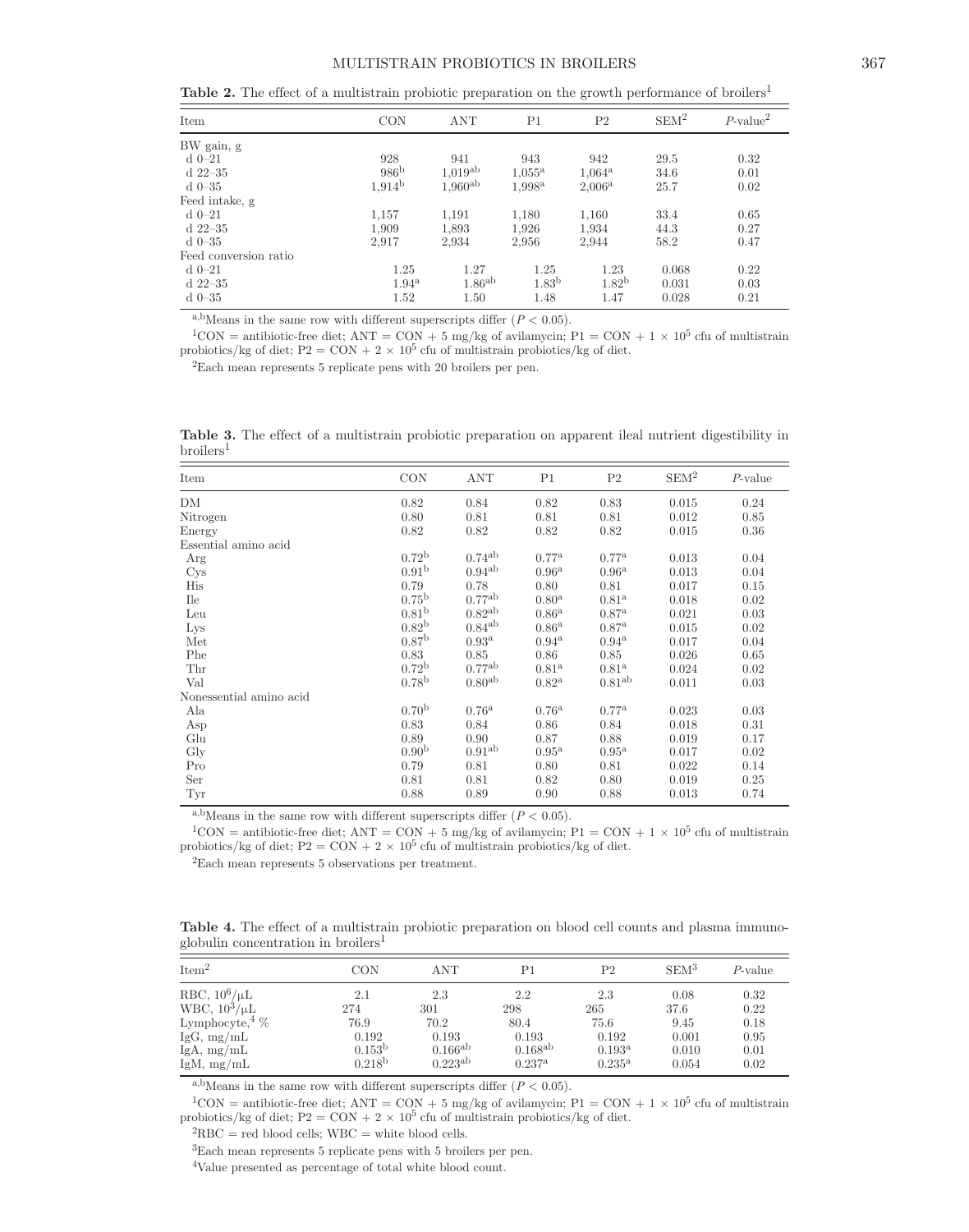**Table 5.** The effect of a multistrain probiotic preparation on cecal counts of *Lactobacillus* and *Escherichia coli* as well as the odor emission in excreta of broilers<sup>1</sup>

| Item                                                                             | <b>CON</b>                          | ANT                        | P <sub>1</sub>                         | P <sub>2</sub>                  | SEM <sup>2</sup> | $P$ -value   |
|----------------------------------------------------------------------------------|-------------------------------------|----------------------------|----------------------------------------|---------------------------------|------------------|--------------|
| Lactobacillus, $log_{10}$ cfu/g<br><i>Escherichia coli</i> , $\log_{10} c f u/g$ | $7.43^{\rm b}$<br>6.49 <sup>a</sup> | $7.55^{ab}$<br>$6.25^{ab}$ | 7.88 <sup>a</sup><br>5.92 <sup>b</sup> | $7.89^{a}$<br>5.89 <sup>b</sup> | 0.214<br>0.187   | 0.02<br>0.03 |
| $NH_3, mg/m3$                                                                    |                                     |                            |                                        |                                 |                  |              |
| d <sub>1</sub>                                                                   | 38.3 <sup>a</sup>                   | $35.2^{ab}$                | $32.4^{bc}$                            | 31.0 <sup>c</sup>               | 0.95             | < 0.01       |
| d <sub>3</sub>                                                                   | 56.2 <sup>a</sup>                   | $55.4^{\mathrm{a}}$        | 48.3 <sup>b</sup>                      | 50.5 <sup>b</sup>               | 1.06             | 0.01         |
| d 5                                                                              | $82.5^{\mathrm{a}}$                 | $78.5^{ab}$                | 76.3 <sup>b</sup>                      | $77.4^{\rm b}$                  | 1.55             | 0.04         |
| $H_2S$ , mg/m <sup>3</sup>                                                       |                                     |                            |                                        |                                 |                  |              |
| d <sub>1</sub>                                                                   | 1.6                                 | 1.7                        | 1.4                                    | 1.6                             | 0.24             | 0.89         |
| d <sub>3</sub>                                                                   | 2.3                                 | 2.4                        | 2.1                                    | 2.2                             | 0.16             | 0.24         |
| d <sub>5</sub>                                                                   | 3.5                                 | 3.8                        | 3.6                                    | 3.3                             | 0.25             | 0.90         |

<sup>a–c</sup>Means in the same row with different superscripts differ  $(P < 0.05)$ .

<sup>1</sup>CON = antibiotic-free diet; ANT = CON + 5 mg/kg of avilamycin; P1 = CON + 1  $\times$  10<sup>5</sup> cfu of multistrain probiotics/kg of diet;  $P2 = CON + 2 \times 10^5$  cfu of multistrain probiotics/kg of diet.

2Each mean represents 15 observations per treatment.

#### *Cecal Microflora and Excreta Odor Contents*

The cecal *Lactobacillus* numbers were increased (*P*  $= 0.02$ ) in the P1 and P2 groups, and *E. coli* counts were decreased  $(P = 0.03)$  compared with those of the CON group (Table 5). Excreta  $NH<sub>3</sub>$  content in the P2 treatment was lowest  $(P < 0.01)$  among treatments at  $d_1$ , whereas the P1 treatment had a lower NH<sub>3</sub> concentration than that of the CON treatment. The excreta  $NH<sub>3</sub>$  concentration in the P1 and P2 treatments was decreased compared with those in the CON treatment at d 3 ( $P = 0.01$ ) and 5 ( $P = 0.04$ ). No difference between groups was observed with respect to the  $H_2S$ emission of excreta.

#### **DISCUSSION**

It has been suggested that probiotics can promote broiler performance by improving digestive function, modulating the intestinal microflora, enhancing immunomodulation, and enhancing broiler health (Gil de los Santos et al., 2005; Yang et al., 2012). In the current study, the addition of a mixture of *L. acidophilus*, *B. subtilis*, and *C. butyricum*  $(1 \times 10^5 \text{ and } 2 \times 10^5 \text{ cfu})$ kg of diet) significantly improved the BWG and feed conversion ratio with no effect on feed intake throughout the finisher period, independent of the probiotic concentration in the diet. In agreement with our results, Huang et al. (2004) reported that dietary supplementation with 332 and 425 mg/kg of *L. acidophilus* significantly improved the BW and BWG of broilers compared with those of the control treatment. Zhang et al. (2012, 2013) found that the BWG was increased by the administration of  $10^5$  and  $10^8$  cfu/kg of a *Bacillus*based probiotic. Yang et al. (2012) found that adding  $2 \times 10^7$  or  $3 \times 10^7$  cfu/kg of *C. butyricum* to the diet improved the ADG in broiler chickens. Similar positive effects were also reported by other researchers (Talebi et al., 2008; Zhou et al., 2010). However, Amerah et al. (2013) reported that dietary inclusion of a 3-strain *B. subtilis* at the level of  $1.5 \times 10^8$  cfu/kg of feed improved the feed conversion ratio by reducing the feed intake without any beneficial effect on BWG in broilers. Other researchers also found no or minimal effect of probiotics on the growth performance of broilers (Mountzouris et al., 2007; Lee et al., 2010b; Zhang et al., 2011). This inconsistency might be attributed to the strains of probiotic, method of preparation, administration dosage, diet composition, bird age, and hygiene status (Mountzouris et al., 2007; Lee et al., 2010a; Zhang et al., 2012). Moreover, it is well accepted that avilamycin can be used as an AGP to compare the efficacy of probiotics (Mountzouris et al., 2010). In our study, the avilamycin group seems to exhibit a performance between those of the control group and the probiotic-fed group. Based on the low mortality rate and growth performance in CON, the health status and hygiene environment may lead to a comparable growth performance between control and avilamycin groups (Engberg et al., 2000). Furthermore, the dosage of avilamycin in this study was only half of the normal dose  $(5 \text{ vs. } 10 \text{ mg/kg})$ .

Previous studies have suggested that probiotics can improve nutrient uptake by changing the gastrointestinal bacterial community structure, and modifying mucin biosynthesis or degradation (Netherwood et al., 1999; Smirnov et al., 2005). Apata (2008) and Li et al. (2008) reported that the ileal apparent digestibility of energy, DM, and CP was improved by feeding broilers with diets containing probiotics. Contrary to their results, we did not find any difference in the apparent ileal digestibility of DM, nitrogen, and energy among treatments. However, in our study, probiotic treatments showed greater apparent ileal digestibility of most essential amino acids compared with CON. Li et al. (2008) reported that dietary supplementation with 0.2 to 0.6% probiotics (a mixture of yeasts and other microbes) increased the apparent digestibility of most amino acids by 6 to 11%, and found that the apparent digestibility of nutrients varied between 21- and 42-d-old broilers. The inconsistency may have been induced by the different age of broilers with different activities of digestive enzymes, secretions of endogenous amino acid, and bacterial metabolism (Snel et al., 2002). A probiotic may alter the synthesis and catabolism of amino acids in the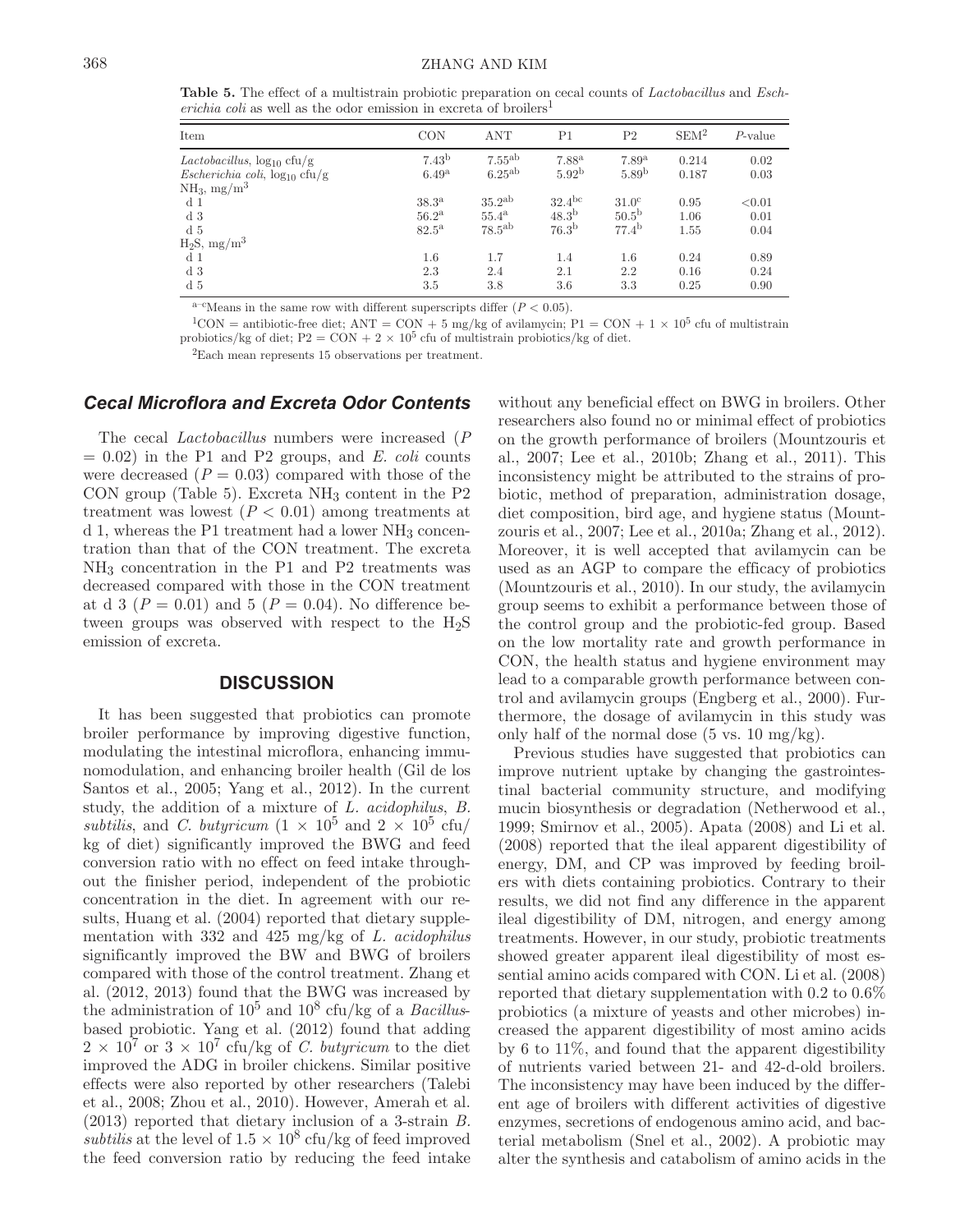small intestine, resulting in changes in the amino acids in the ileal digesta (Wu, 1998). Therefore, we hypothesized that the improved amino acids ileal digestibility was related to the higher microbial activity in the ileum, which may lead to more bacterial degradation of amino acids for the probiotics treatments.

Plasma immunoglobulin concentrations can be used as a parameter to reflect the humoral immune status of animals because of their important roles in immune function. In the current study, the serum IgA and IgM concentrations were increased by administration of multistrain probiotics. Perdigon et al. (1995) reported that *L. acidophilus* increased the number of IgA-producing cells in a dose-dependent manner. Additional studies have reported that similar probiotic supplementation resulted in an enhancement of the broiler humoral immune response (Yang et al., 2012; Amerah et al., 2013). The bursa of Fabricius has an extremely vital role in the poultry immune system, and the weight of the bursa in broilers reflects the anatomical response to immune status (Willis et al., 2013). In the present study, the increased relative weight of bursa of Fabricius in P1 and P2 (data not shown) may also reflect the enhanced immune response. Moreover, it has been well documented that probiotics can enhance intestinal cellmediated mucosal immunity, upregulation of heterophil bactericidal mechanisms, and can alter the expression of intestinal mucosal pro- and anti-inflammatory cytokine expression (Dalloul et al., 2003; Farnell et al., 2006; Chichlowski et al., 2007). With respect to the development of immune status, nutrients may be diverted from growth to immune cell development and function, which may explain why the nutrient digestibility was not affected by probiotics in the current study. However, further study is still warranted to confirm the positive effects of probiotics on humoral immunity beyond the purpose of our study.

It is known that supplementation of *Lactobacillus*-, *Bacillus*-, and *Clostridium*-based probiotics at the level of  $10^6$  to  $10^9$  cfu/kg of diet could fortify intestinal beneficial microorganisms, such as *Lactobacillus* and *Bifidobacterium*, and suppress the growth of potentially pathogenic bacteria, such as *Clostridium* and *E. coli* in broilers (Teo and Tan, 2007; Higgins et al., 2008; Mountzouris et al., 2010). In our study, we also confirmed that the dietary inclusion of  $10^5$  cfu/kg of probiotics could slightly increase the cecal *Lactobacillus* counts and decrease *E. coli* numbers compared with those of the control treatment. In turn, the improved intestinal microbial balance in the current study may explain the improved amino acid digestibility. Ng et al. (2009) suggested that probiotics may influence the intestinal microflora by facilitating antibody production, promoting epithelial barrier integrity, augmenting tolllike receptor signaling, and some other mechanisms.

Ammonia is a major aerial pollutant originating from livestock operations, and poultry is one of the principal contributors among domestic animals (Zhang et al., 2013). It has been reported that probiotics could reduce

the levels of pollutants arising from animal manure by improving nutrient utilization, altering the intestinal microbiota ecosystem, and reducing the pH of manure (Ferket et al., 2002). Therefore, the reduction of excreta NH3 may be considered as an improved ileal digestibility of amino acids and an increased intestinal *Lactobacillus* population. In agreement with our results, Hassan and Ryu (2012) reported that the dietary application of 107 cfu /kg of *Lactobacillus*- or *Bacillus*-based probiotics could reduce the NH3 contents in the broiler excreta. Zhang et al. (2013) found also that dietary supplementation with *B. subtilis* UBT-MO<sub>2</sub> resulted in  $26.5$  and  $37.9\%$  lower excreta NH<sub>3</sub> and H<sub>2</sub>S concentrations, respectively, compared with no supplementation.

In conclusion, dietary supplementation with  $1 \times 10^5$ and  $2 \times 10^5$  cfu/kg of *L. acidophilus*, *B. subtilis*, and *C. butyricum* could improve the growth performance and apparent ileal digestibility of most essential amino acids. Under the conditions of our study, probiotics could enhance the humoral immunity, beneficially modulate the cecal concentrations of *Lactobacillus* and *E. coli*, and decrease the concentration of ammonia in broiler excreta.

## **REFERENCES**

- Amerah, A. M., A. Quiles, P. Medel, J. Sánchez, J. Lehtinen, and M. I. Gracia. 2013. Effect of pelleting temperature and probiotic supplementation on growth performance and immune function of broilers fed maize/soy-based diets. Anim. Feed Sci. Technol. 180:55–63.
- AOAC International. 2005. Official Methods of Analysis of AOAC. International, 18th ed. AOAC Int., Arlington, VA.
- Apata, D. F. 2008. Growth performance, nutrient digestibility and immune response of broiler chicks fed diets supplemented with a culture of *Lactobacillus bulgaricus*. J. Sci. Food Agric. 88:1253– 1258.
- Chichlowski, M., J. Croom, B. W. McBride, L. Daniel, G. Davis, and M. D. Koci. 2007. Direct-fed microbial PrimaLac and salinomycin modulate whole-body and intestinal oxygen consumption and intestinal mucosal cytokine production in the broiler chick. Poult. Sci. 86:1100–1106.
- Cho, J. H., Y. J. Chen, B. J. Min, J. S. Yoo, Y. Wang, and I. H. Kim. 2008. Effects of reducing dietary crude protein on growth performance, odor gas emission from manure and blood urea nitrogen and IGF-1 concentrations of serum in nursery pigs. Anim. Sci. J. 79:453–459.
- Dalloul, R. A., H. S. Lillehoj, T. A. Shellem, and J. A. Doerr. 2003. Enhanced mucosal immunity against *Eimeria acervulina* in broilers fed a *Lactobacillus*-based probiotic. Poult. Sci. 82:62–66.
- Deniz, G., A. Orman, F. Cetinkaya, H. Gencoglu, Y. Meral, and I. I. Turkmen. 2011. Effects of probiotic (*Bacillus subtilis* DSM 17299) supplementation on the caecal microflora and performance in broiler chickens. Revue Méd. Vét. 162:538–545.
- Engberg, R. M., M. S. Hedemann, T. D. Leser, and B. B. Jensen. 2000. Effect of zinc bacitracin and salinomycin on intestinal microflora and performance of broilers. Poult. Sci. 79:1311–1319.
- Farnell, M. B., A. M. Donoghue, F. S. De Los Santos, P. J. Blore, B. M. Hargis, G. Tellez, and D. J. Donoghue. 2006. Upregulation of oxidative burst and degranulation in chicken heterophils stimulated with probiotic bacteria. Poult. Sci. 85:1900–1906.
- Ferket, P. R., E. van Heugten, T. A. T. G. van Kempen, and R. Angel. 2002. Nutritional strategies to reduce environmental emissions from nonruminants. J. Anim. Sci. 80:E168–E182.
- Furrie, E., A. C. Senok, D. N. Frank, and K. E. Sullivan. 2006. Pondering probiotics. Clin. Immunol. 121:19–22.